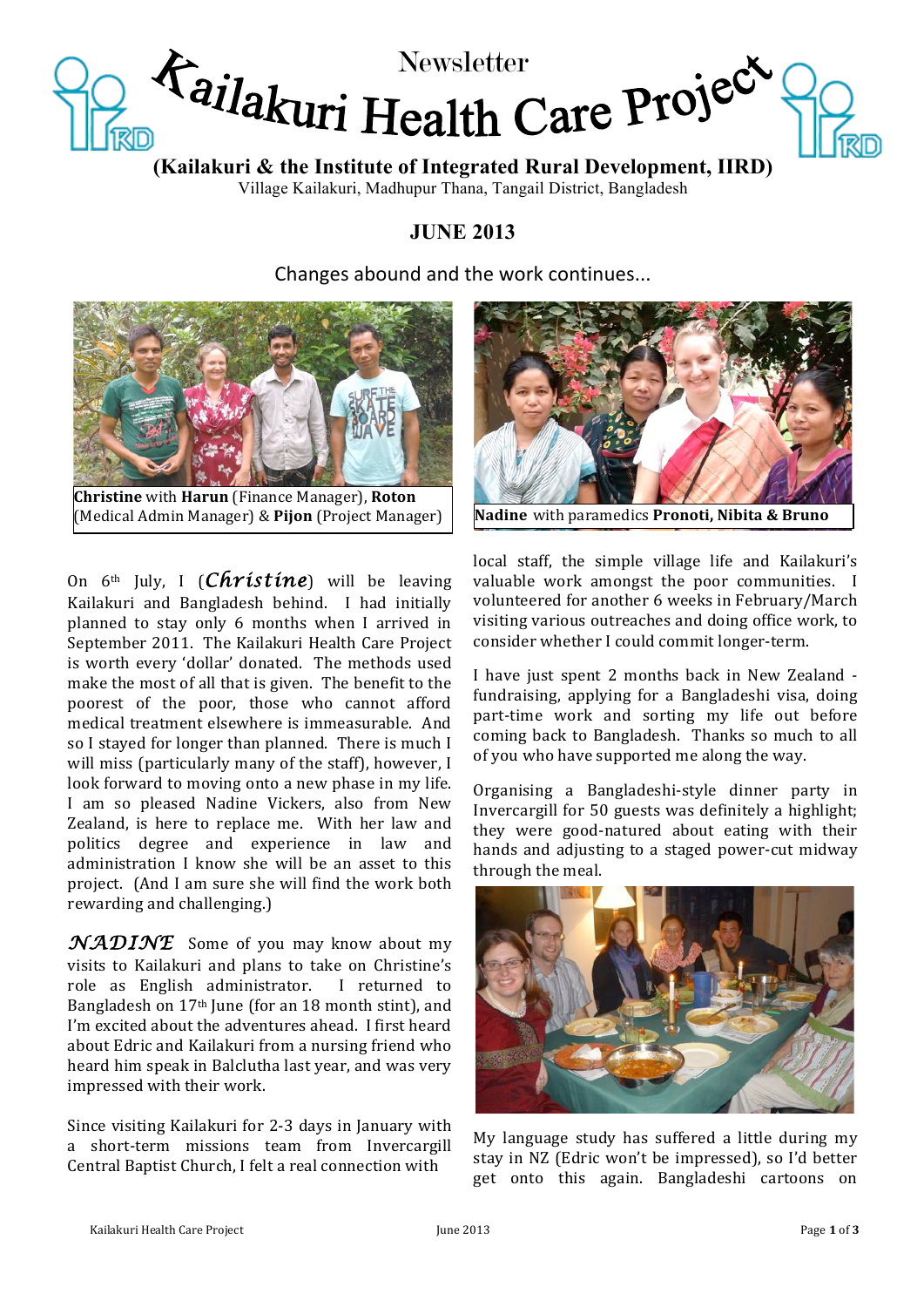Youtube were an important educational source, and more interesting than reading my dictionary.

Kailakuri has plenty of challenges ahead – adjusting to changes within our NGO head office in Dhaka, continuing political instability in Bangladesh (it being an election year, with war crimes tribunals dating back to the independence war in 1971), and the ups-and-downs of running a village hospital in an ever changeable environment. But the staff members remain highly motivated, many patients continue to visit Kailakuri for treatment, and I'm sure that God will work out his plans for the time ahead.

*Sometimes nothing can be done...* 



*Shuft* arrived with her son *Shujon* one Monday afternoon having travelled eight hours from the north near the border. Shujon was diagnosed with cancer of the left kidney. Shufi had left her sick husband, who could not work, at home with their two pre-teen daughters. When asked who would look after them, she said Allah would. Sadly it was too late for successful treatment for Shujon and they returned home. Had affordable health care been available closer to their village perhaps the outcome may have been different.

# *Sometimes 'ki korbo' what to do?*



Anawar! (getting a ride) has been at the project! for! over a year now. He arrived with uncontrolled diabetes, elbow! joint! infection and

osteomyelitis (bone infection) on both sides of the joint. It all started off from the elbow being from being pierced by a bamboo stick and not treated straightaway combined with uncontrolled diabetes. It has been difficult to treat. There was discussion about amputation but reluctance to do so as Anawar still has use of his hand and arm. Anawar lacks the acumen to look after the infection and his diabetes and the problem continues. While he is at the hospital all is in control but when he returns home the infection and diabetes become worse. Left uncontrolled he will die. So our 'little brother', as he is now known by the staff lives, at the hospital and to help cover his costs is encouraged to do some work until a solution is found.

## *Promotive, Preventative, Curative...*

Last year 23,000 (both inpatients and outpatients) were given health education. This is so important in the effort to prevent situations like Anawar's and all sorts of major health problems. About a month or so ago we had a visit from UNICEF. The doctor who visited commented at the end that this project was the first he had seen which combined promotive, preventative and curative health care. We hope that our model will one day be used to care for more of the poor in Bangladesh.

*From Edric's pen - The Kailakuri Village Programme* provides! care! for! 370 antenatal mothers and 992 small children (up to four years), all in the home. Seventeen staff (village workers and supervisors) go by cycle to the homes in 17 villages.

It started in a very small way in 1983 when I arrived and felt something had to be done because many people were just not coming to Thanarbaid Clinic at all. And it was so obvious that the most important (and cost effective) work was with mothers and children. We soon found that even only doing health education and care for mothers and children there would be a dramatic change in the health of a whole village over a period of 18 months to two years.

What we are doing has quite a lot in common with the New Zealand Plunket Nurse programme (except) they travelled by car), and a New Zealand plunket nurse, Libby Laing gave four years of her life in the 1990s to building up the programme. She trained workers and supervisors and buiilt them up into a team which did its own management and managed its own funds. The activities have been on-going and of high standard despite minimal medical supervision.